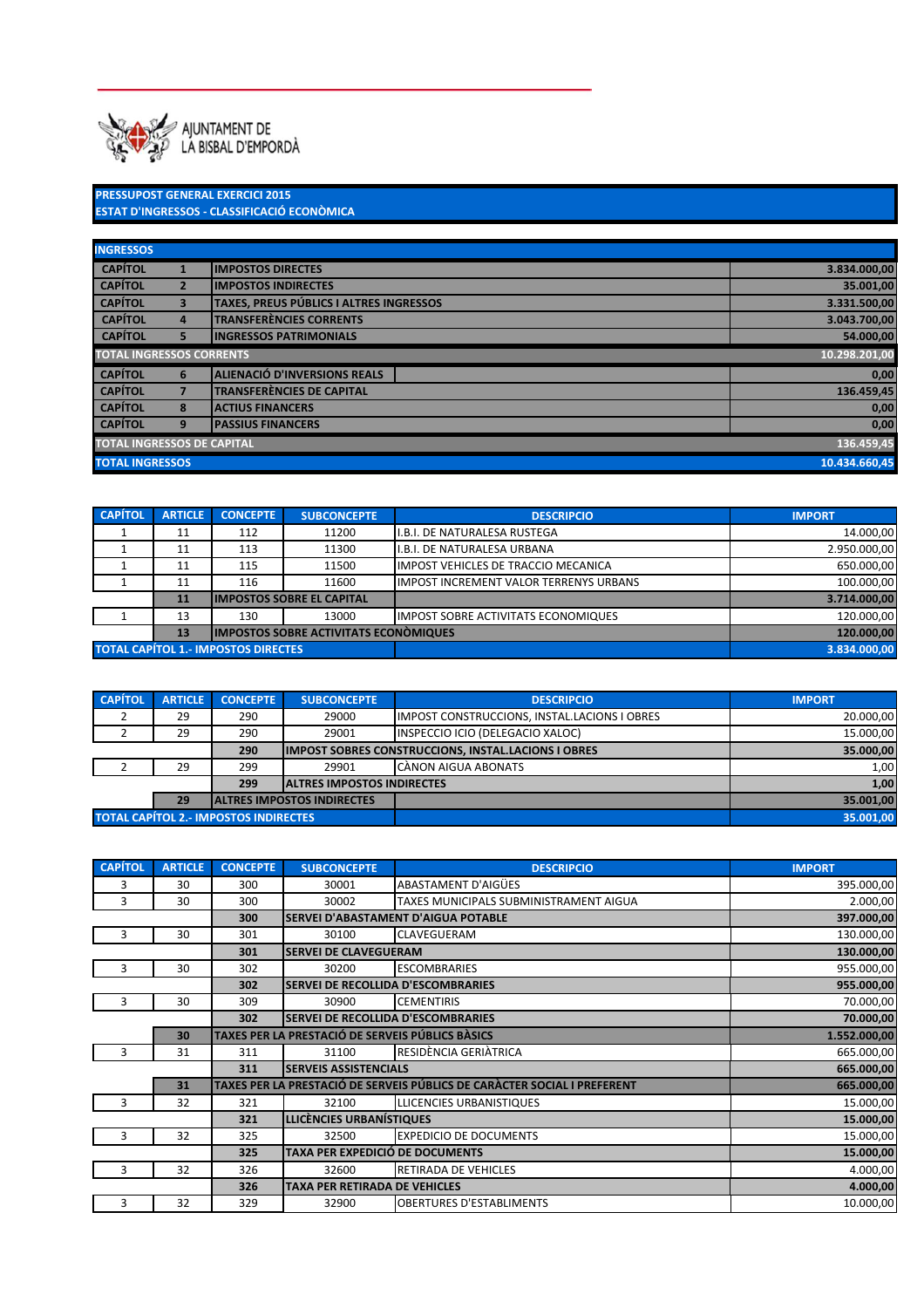|                |                | 329                     | ALTRES TAXES PER LA REALITZACIÓ D'ACTIVITATS DE COMPETÈNCIA LOCAL |                                                                                        | 10.000,00     |
|----------------|----------------|-------------------------|-------------------------------------------------------------------|----------------------------------------------------------------------------------------|---------------|
|                | 32             |                         |                                                                   | TAXES PER LA REALITZACIÓ D'ACTIVITATS DE COMPETÈNCIA LOCAL                             | 44.000,00     |
| 3              | 33             | 331                     | 33100                                                             | <b>ENTRADES DE VEHICLES</b>                                                            | 75.000,00     |
|                |                | 331                     | TAXA PER ENTRADA DE VEHICLES                                      |                                                                                        | 75.000,00     |
| 3              | 33             | 332                     | 33200                                                             | OCUPACIO SUBSOL, SOL I VOL                                                             | 160.000,00    |
|                |                | 332                     |                                                                   | TAXA PER UTILITZACIÓ PRIVATIVA O APROF. ESPECIAL PER EMPRESES EXPLOTADORE              | 160.000,00    |
| 3              | 33             | 335                     | 33500                                                             | <b>TAULES I CADIRES</b>                                                                | 10.000,00     |
|                |                | 335                     |                                                                   | TAXA PER OCUPACIÓ DE VIA PÚBLICA AMB TERRASSES                                         | 10.000,00     |
| 3              | 33             | 336                     | 33600                                                             | <b>MERCAT, PARADES I BARRAQUES</b>                                                     | 85.000,00     |
|                |                | 336                     |                                                                   | TAXA PER OCUPACIÓ VIA PÚBLICA AMB SUSPENSIÓ TEMPORAL TRÀNSIT RODAT                     | 85.000,00     |
| 3              | 33             | 339                     | 33900                                                             | OCUPACIO AMB MERCADERIES I RUNES                                                       | 6.000,00      |
|                |                | 339                     |                                                                   | ALTRES TAXES PER UTILITZACIÓ PRIVATIVA DEL DOMINI PÚBLIC                               | 6.000,00      |
|                | 33             |                         |                                                                   | TAXES PER A LA UTILITZACIÓ PRIVATIVA O L'APROFITAMENT ESPECIAL DEL DOMINI PÚBLIC LOCAL | 336.000,00    |
| 3              | 34             | 342                     | 34200                                                             | <b>ESCOLA INFANTIL</b>                                                                 | 160.000,00    |
| 3              | 34             | 342                     | 34201                                                             | <b>INGRESSOS AULA D'ADULTS</b>                                                         | 12.000,00     |
| 3              | 34             | 342                     | 34202                                                             | INGRESSOS AULA DE MÚSICA                                                               | 70.000,00     |
| 3              | 34             | 342                     | 34203                                                             | <b>INGRESSOS ALTRES CURSOS</b>                                                         | 5.000,00      |
|                |                | 342                     | <b>SERVEIS EDUCATIUS</b>                                          |                                                                                        | 247.000,00    |
| 3              | 34             | 343                     | 34301                                                             | ACTIVITATS PAVELLÓ                                                                     | 28.000,00     |
| 3              | 34             | 343                     | 34302                                                             | <b>ACTIVITATS I SERVEIS PISCINA</b>                                                    | 38.000,00     |
| 3              | 34             | 343                     | 34303                                                             | ACTIVITATS CASAL D'ESTIU                                                               | 30.000,00     |
| 3              | 34             | 343                     | 34304                                                             | <b>ESCOLES ESPORTIVES</b>                                                              | 6.500,00      |
| 3              | 34             | 343                     | 34305                                                             | BAR PISCINA / PAVELLÓ                                                                  | 1.500,00      |
|                |                | 343                     | <b>SERVEIS ESPORTIUS</b>                                          |                                                                                        | 104.000,00    |
| 3              | 34             | 344                     | 34400                                                             | <b>ENTRADES EXPOSICIONS, VISITES GUIADES</b>                                           | 500,00        |
| 3              | 34             | 344                     | 34401                                                             | INGRESSOS ACTIVITATS TEATRE MUNDIAL                                                    | 25.000,00     |
|                |                | 344                     |                                                                   | <b>ENTRADES A MUSEUS, EXPOSICIONS O ESPECTACLES</b>                                    | 25.500,00     |
|                | 34             | <b>PREUS PÚBLICS</b>    |                                                                   |                                                                                        | 376.500,00    |
| 3              | 39             | 391                     | 39100                                                             | MULTES PER INFRACCIONS URBANÍSTIQUES                                                   | 5.000,00      |
| 3              | 39             | 391                     | 39120                                                             | MULTES PER LA INFRACCIÓ DE L'ORDENANÇA DE CIRCULACIO                                   | 160.000,00    |
|                |                | 391                     | <b>MULTES</b>                                                     |                                                                                        | 165.000,00    |
| 3              | 39             | 391                     | 39200                                                             | <b>RECARRECS</b>                                                                       | 65.000,00     |
|                |                | 392                     |                                                                   | RECÀRRECS DEL PERÍODE EXECUTIU I PER DECLARACIÓ EXTEMPORÀNIA SENSE REQ. P              | 65.000,00     |
| 3              | 39             | 392                     | 39300                                                             | <b>INTERESSOS DE DEMORA</b>                                                            | 18.000,00     |
|                |                | 393                     |                                                                   | <b>ENTRADES A MUSEUS, EXPOSICIONS O ESPECTACLES</b>                                    | 18.000,00     |
| 3              | 39             | 399                     | 39900                                                             | <b>INGRESSOS DIVERSOS</b>                                                              | 55.000,00     |
| 3              | 39             | 399                     | 39901                                                             | <b>INGRESSOS PER FESTES I ALTRES ACTES</b>                                             | 30.000,00     |
| 3              | 39             | 399                     | 39903                                                             | <b>INGRESSOS FIRES</b>                                                                 | 25.000,00     |
|                |                | 399                     | <b>ALTRES INGRESSOS DIVERSOS</b>                                  |                                                                                        | 110.000,00    |
|                | 39             | <b>ALTRES INGRESSOS</b> |                                                                   |                                                                                        | 358.000,00    |
|                |                |                         | TOTAL CAPÍTOL 3.- TAXES, PREUS PÚBLICS I ALTRES INGRESSOS         |                                                                                        | 3.331.500,00  |
|                |                |                         |                                                                   |                                                                                        |               |
| <b>CAPÍTOL</b> | <b>ARTICLE</b> | <b>CONCEPTE</b>         | <b>SUBCONCEPTE</b>                                                | <b>DESCRIPCIO</b>                                                                      | <b>IMPORT</b> |
| 4              | 42             | 420                     | 42000                                                             | PARTICIPACIÓ EN ELS TRIBUTS DE L'ESTAT                                                 | 1.821.000,00  |
| 4              | 42             | 420                     | 42020                                                             | COMPENSACIÓ IAE                                                                        | 159.000,00    |
|                |                | 420                     |                                                                   | DE L'ADMINISTRACIÓ GENERAL DE L'ESTAT                                                  | 1.980.000,00  |
|                | 42             |                         | DE L'ADMINISTRACIÓ DE L'ESTAT                                     |                                                                                        | 1.980.000,00  |
| 4              | 45             | 450                     | 45002                                                             | SUBVENCIÓ PLACES CONCERTADES RESIDÈNCIA GERIÀTRICA                                     | 875.000,00    |
| 4              | 45             | 450                     | 45003                                                             | SUBVENCIÓ UNITAT EXTERNA COMPARTIDA (UEC)                                              | 21.000,00     |
|                |                |                         |                                                                   |                                                                                        |               |

| 4                                                | 45 | 450                      | 45050                           | PLA DE BARRIS (SUBVENCIÓ PROGRAMES)       | 15.000,00    |
|--------------------------------------------------|----|--------------------------|---------------------------------|-------------------------------------------|--------------|
| 4                                                | 45 | 450                      | 45051                           | PLA DE BARRIS (SUBVENCIÓ PERSONAL)        | 33.700,00    |
| 4                                                | 45 | 450                      | 45080                           | SUBVENCIÓ ACCIÓ SOCIAL I CIUTADANIA       | 5.000,00     |
| 4                                                | 45 | 450                      | 45081                           | <b>ALTRES SUBVENCIONS</b>                 | 5.000,00     |
| 4                                                | 45 | 450                      | 45082                           | INSTITUT CATALÀ DE LA DONA (ICD)          | 5.000,00     |
|                                                  |    | 450                      |                                 | DE L'ADMINISTRACIÓ GENERAL DE LA CCAA     | 959.700,00   |
|                                                  | 45 |                          | <b>DE LA COMUNITAT AUTÒNOMA</b> |                                           | 959.700,00   |
| 4                                                | 46 | 461                      | 46100                           | SUBVENCIONS DIPUTACIÓ DE GIRONA (cultura) | 30.000,00    |
| 4                                                | 46 | 461                      | 46101                           | SUBVENCIÓ PLACES ESCOLA INFANTIL          | 68.000,00    |
| 4                                                | 46 | 461                      | 46102                           | SUBVENCIONS DIPUTACIÓ DE GIRONA (esports) | 6.000,00     |
|                                                  |    | 461                      | <b>IDE DIPUTACIONS</b>          |                                           | 104.000,00   |
|                                                  | 46 | <b>D'ENTITATS LOCALS</b> |                                 |                                           | 104.000,00   |
| <b>TOTAL CAPÍTOL 4.- TRANSFERÈNCIES CORRENTS</b> |    |                          |                                 |                                           | 3.043.700.00 |

| <b>CAR</b> | <b>RTICLE</b> | $\sim$ CONCEPTE | <b>ICEDTE</b><br>וממ<br>ѕивс | <b>CRIDCIO</b>                                        | $-0.000000$<br>וחש<br>wr |
|------------|---------------|-----------------|------------------------------|-------------------------------------------------------|--------------------------|
|            | r o<br>ےر     | 520             | 52000                        | <b>TERESSOS DE DIPOSITS</b><br><b>IIN<sup>7</sup></b> | 10.000.00                |